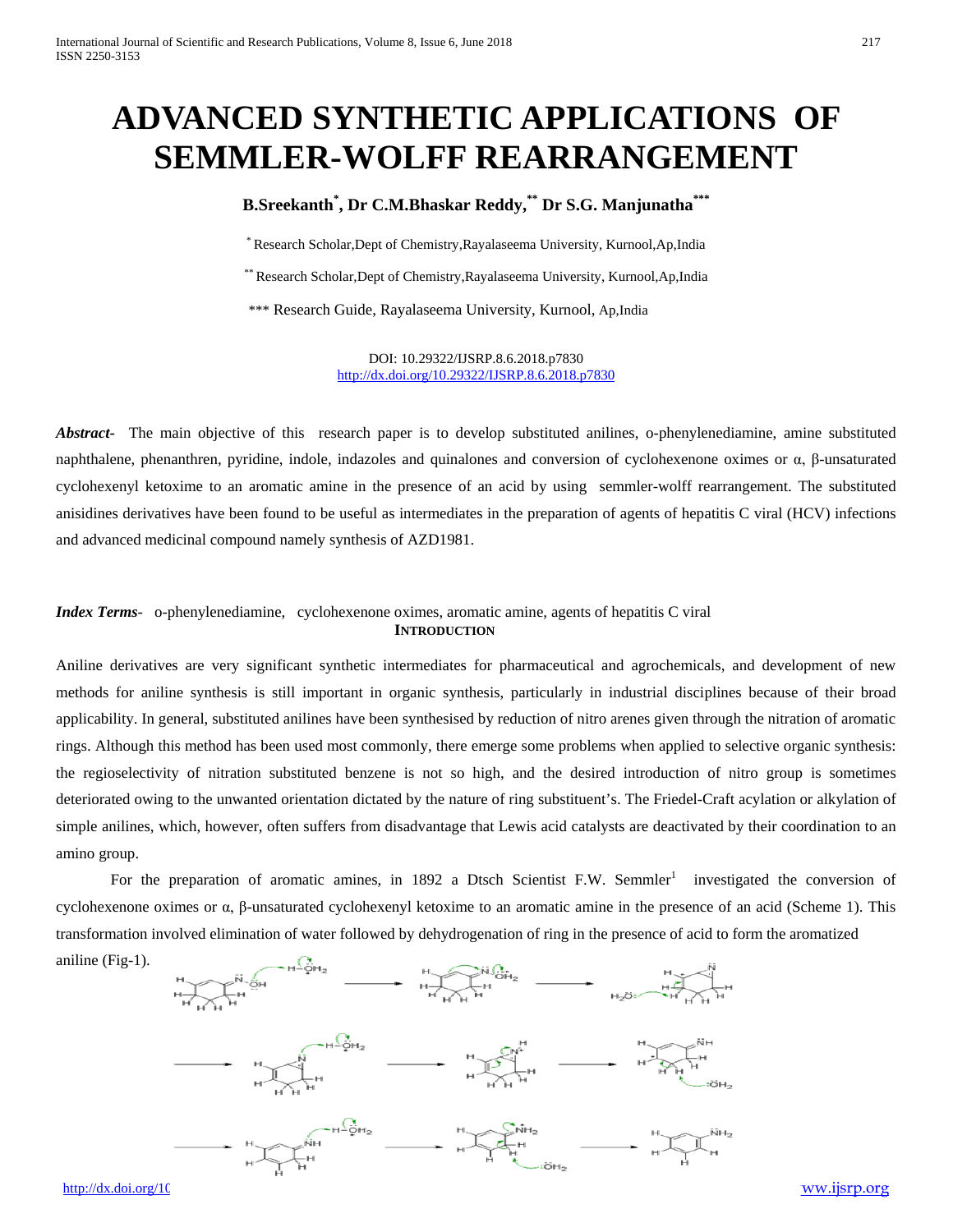

Scheme 1: Aromatization of cyclohexenone oxime

#### Fig-1: Mechanism of F.W Semmler rearrangement

Several years later, Wolff<sup>2</sup> conducted a more detailed investigation of Semmler reaction phenomenon. The oximes of certain cyclohexenones are converted to amines (in the form of the hydrochloride or aceto derivative) by heating with reagents as hydrochloride, acetic anhydride or acetyl chloride. The reaction conditions suggest dehydration, followed by rearrangement, but it is difficult to describe the intermediate. The normal dehydration of an oxime to a nitrile is denied by the preservation of the ring structure which includes the oxime carbon atom. The simplest such rearrangement is that of cyclo hexenone oxime (3) (Scheme 2) and another is that of the oxime of 3, 5-dimethyl-cyclohexenone (5) converted to 6

(Scheme 3). This rearrangement is called as "Semmler-Wolff" aromatization or rearrangement. In literature, the synthetic utility of Semmler-Wolff aromatization is not explored in detail therefore some it's applications in literature are presented below. Scheme 2: Aromatization of cyclohexenone oxime



Scheme 3: Aromatization of 3, 5-dimethyl cyclohexenone oxime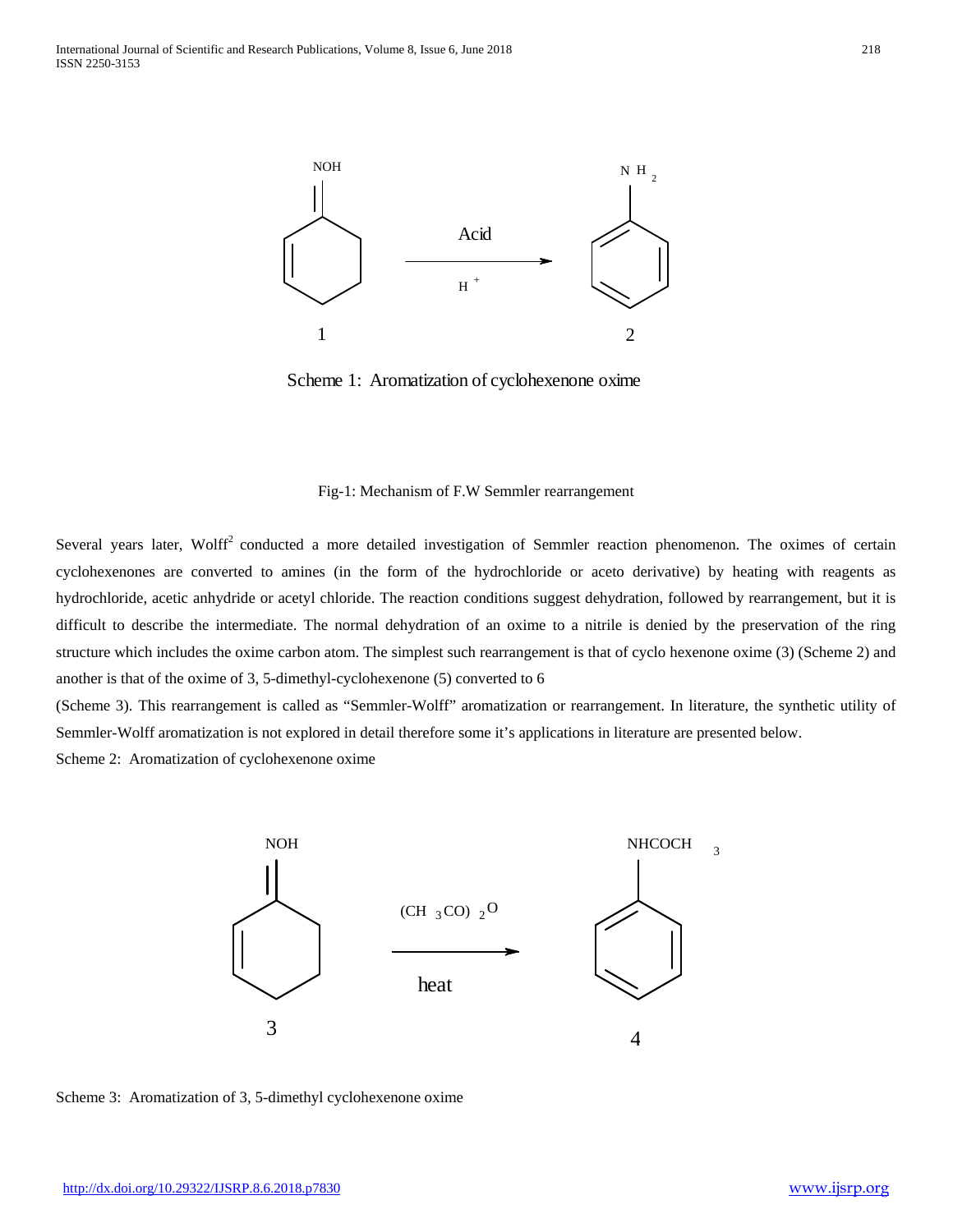

### **I. EXPERIMENTAL**

This rearrangement or aromatization described by Semmler and later developed by Wolff is the aromatization of cyclohexenone oximes to equivalent anilines by a different type of acidic reagents. This application is used in synthesis of substituted anilines, ophenylenediamine, amine substituted naphthalene, phenanthren, pyridine, indole, indazoles and quinalones explained in below sections.

### **3.2.1 Aniline derivatives**

In 1937, Macbeth converted the 4-isopropylcyclohex-2-en-1one oxime to corresponding amine 8 (Scheme 4) by heating with acetic anhydride



Scheme 4: Aromatization of 4-isopropylcyclohex-2-en-1 one oxime in the presence of  $Ac_2O$ , heat

In patent WO2007053755 in 2005, Inventor Fabrice Gallou<sup>3</sup> disclosed a process for preparing substituted anisidines from cyclic alkyloxy-ketones 9 via aromatization using acetic anhydride followed by acetyl chloride or a mixture of acetic anhydride and trifluoroacetic anhydride followed by hydrogen bromide through a substituted oxime intermediate in which R is C1-C6 alkyl or halogen. The substituted anisidines derivatives have been found to be useful as intermediates in the preparation of agents of hepatitis C viral (HCV) infections.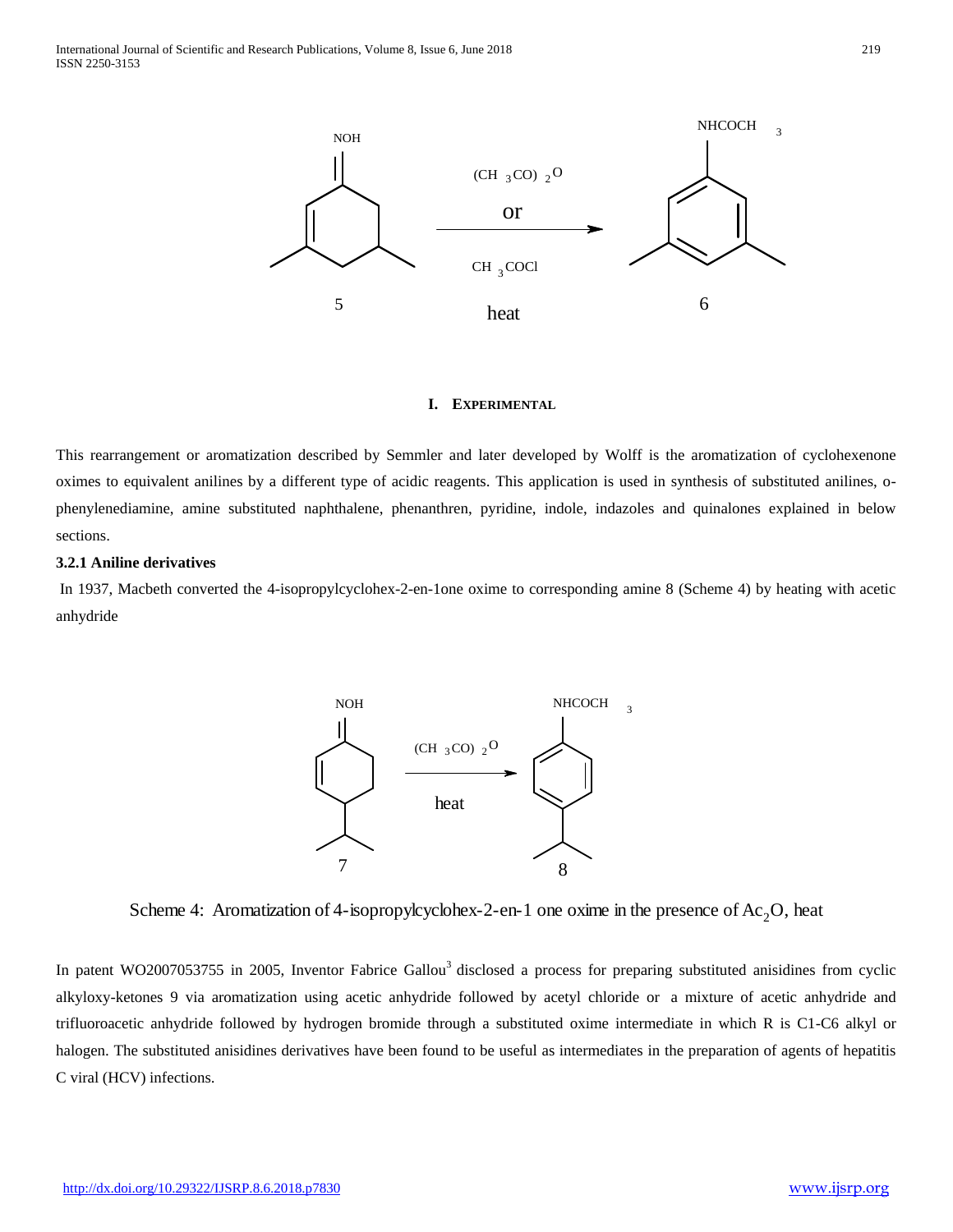

Scheme-5: Preparation of substituted anisidine

Yasumitsu Tamura<sup>4</sup> in 1980 developed a mild and efficient method for Semmler-Wolff aromatization for synthesis of m-alkoxy, mhalogeno-, and m-thiocyanato-acetanilides from substituted cyclohexenone using catalytic amount of p-toluenesulfonic acid and an excess of ketene (Scheme-6).



Scheme-6: Preparing m-alkoxy,m-halogeno-, and m-thiocyanato-acetanilides

#### **3.2.2 Phenylenederivaties**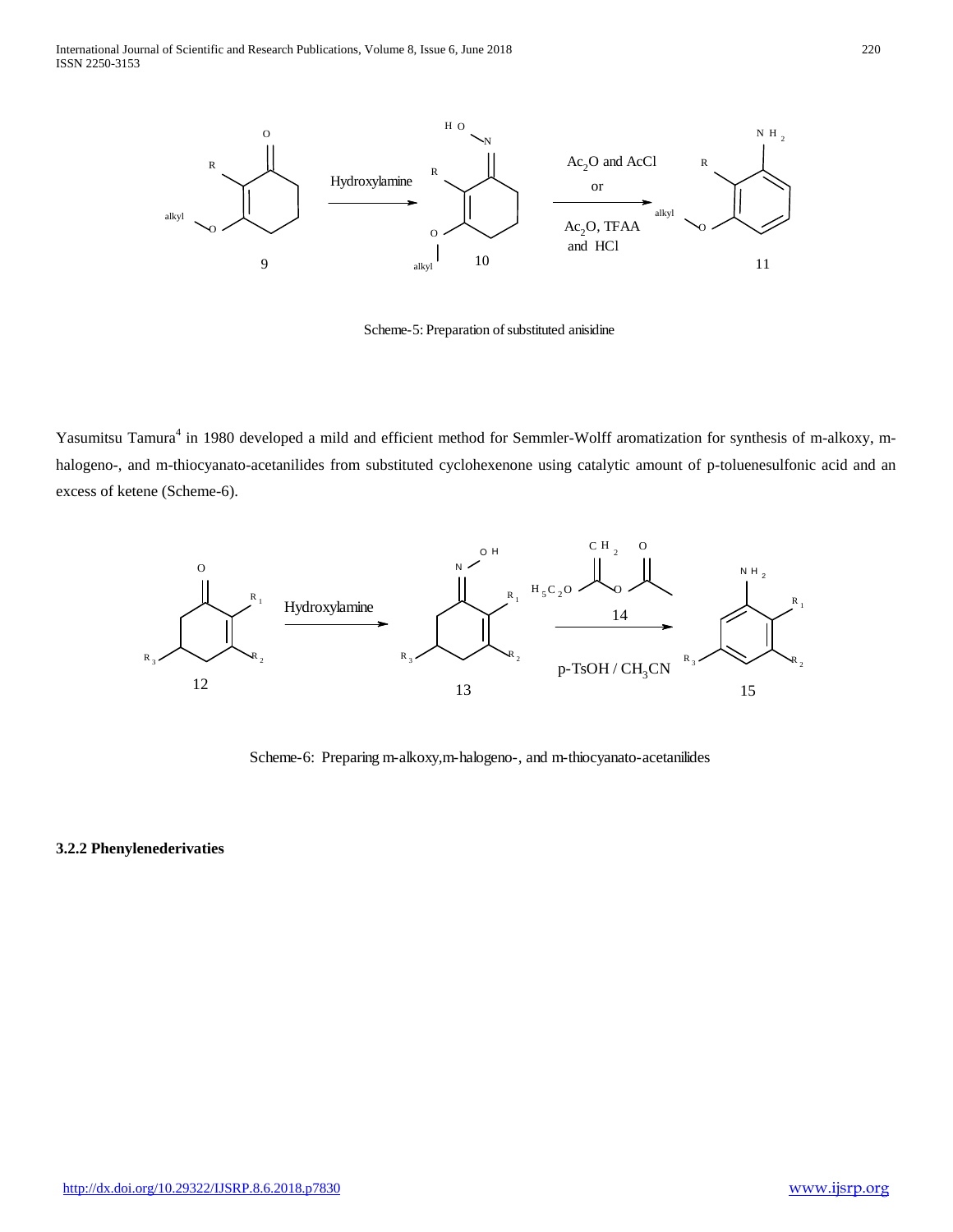Y. Kobayashi and S. Wakamatsu<sup>5</sup> reported the aromatization of cyclohexane-1,2-dione-dioxime and 4-methyl cyclohexane-1,2dionedioxime to corresponding o-phenylenediamine, 3,4-diamino toluene using PPA (Scheme-7) with 25-35%



yield. Scheme-7: Aromatization of cyclohexanedione dioximes

#### **3.2.3 Naphthylamine derivatives**

The Semmler-wolff reaction, applied this time to  $\alpha$ -tetralone and substituted  $\alpha$ -tetralone oximes, was investigated by Schroeter<sup>6</sup> in 1930. A number of  $\alpha$ -naphthylamines were obtained from this general reaction (Scheme 8).



Scheme 8: Aromatization of alpha-tetralone

This reaction was usually carried out in an acetic acid-acetic anhydride solution containing hydrogen chloride to get the product as naphthylamine hydrochloride (10). The explanation of the mechanism involved a "Lucken-molekul" as the intermediate. It was found that ortho-substitution led to a Beck-mann rearrangement instead of to aromatization.

In1962, Ludwing Auera and Richard Hewjts<sup>7</sup> 2-(β-(2-and 4-Pyridyl)ethyl)-1-tetralone oximes converted to 2-[β-(2-pyridyl)ethyl] -1naphthylamine dihydrochloride and to **2-**[β-( 4-pyridyl)ethyl] -1-naphthylamine using acetic acid and acetic anhydride passing dry hydrochloric gas into the reaction mass (Scheme 9).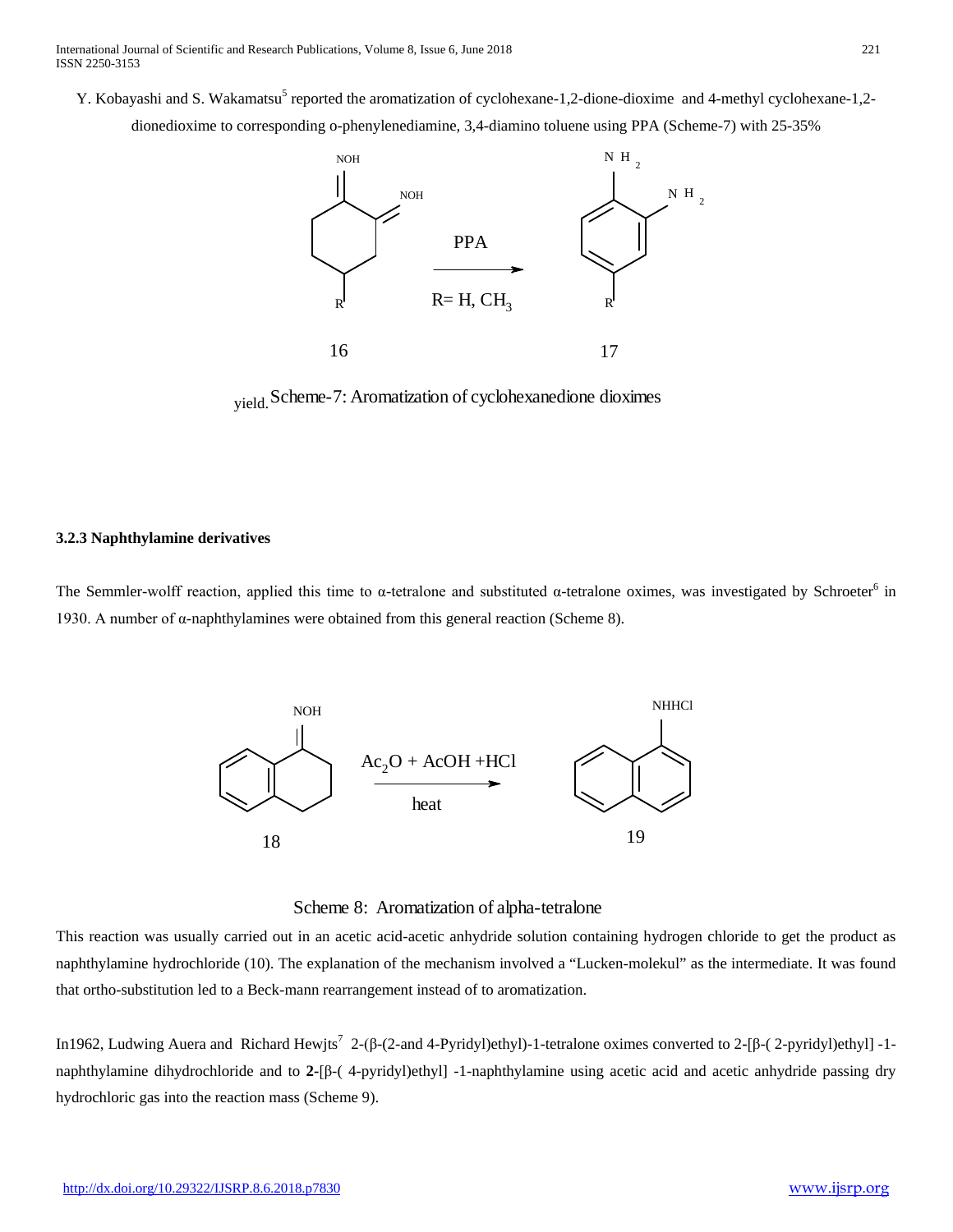International Journal of Scientific and Research Publications, Volume 8, Issue 6, June 2018 222 ISSN 2250-3153

i



R = 2-( $\beta$ -(2 - Pyridyl)ethyl) or 2-( $\beta$ -(4 - Pyridyl)ethyl)

Scheme 9: Aromatization of β- substituted Pyridyl ethyl 1-tetralone

In1966, William k.Sprenger<sup>8</sup> et al reported the synthesis of 5, 6-Dimethoxy-1-naphthylamine from 3, 4-Dihydro-5,6-dimethoxy-1-(2H)-naphthalenenone oxime using acetic anhydride and glacial acetic acid followed by passing dry HCl gas.



Scheme 10: Improved aromatization of 3,4-Dihydro-5,6-dimethoxy-1(2H)-naphthalener

In 1973, Melwin S Newman and William M. Hung<sup>9</sup> reported the improved aromatization of α-tetralone oximes to N-(1-Naphthyl) acetamides. The conversion of oximes of substituted cyclohexenones to aromatic amines has been carried out frequently by heating in acetic acid-acetic anhydride containing dissolved hydrogen chloride or hydrogen bromide. This reaction, originally discovered by Semmler, has been applied to methylated cyclohexenone α- tetra lone and 1- and 4-lieto-1,2,3,4-tetrahydrophenarithrenes, although the yields rarely exceeded 50%. Because of the potential value of this type of intermolecular oxidation-reduction reaction for the synthesis of intermediates needed for the synthesis of polycyclic aromatic compounds, author developed an improved method for carrying out such reactions using acetic anhydride and anhydrous phosphoric acid at 80°C for the conversion of 7-methyl-α- tetralone, 7-chloro-α-tetralone and 4-keto-1,2,3,4-tetrahydrophenanthrene into the corresponding acetylamino compounds (Scheme-10) with above 80% yield.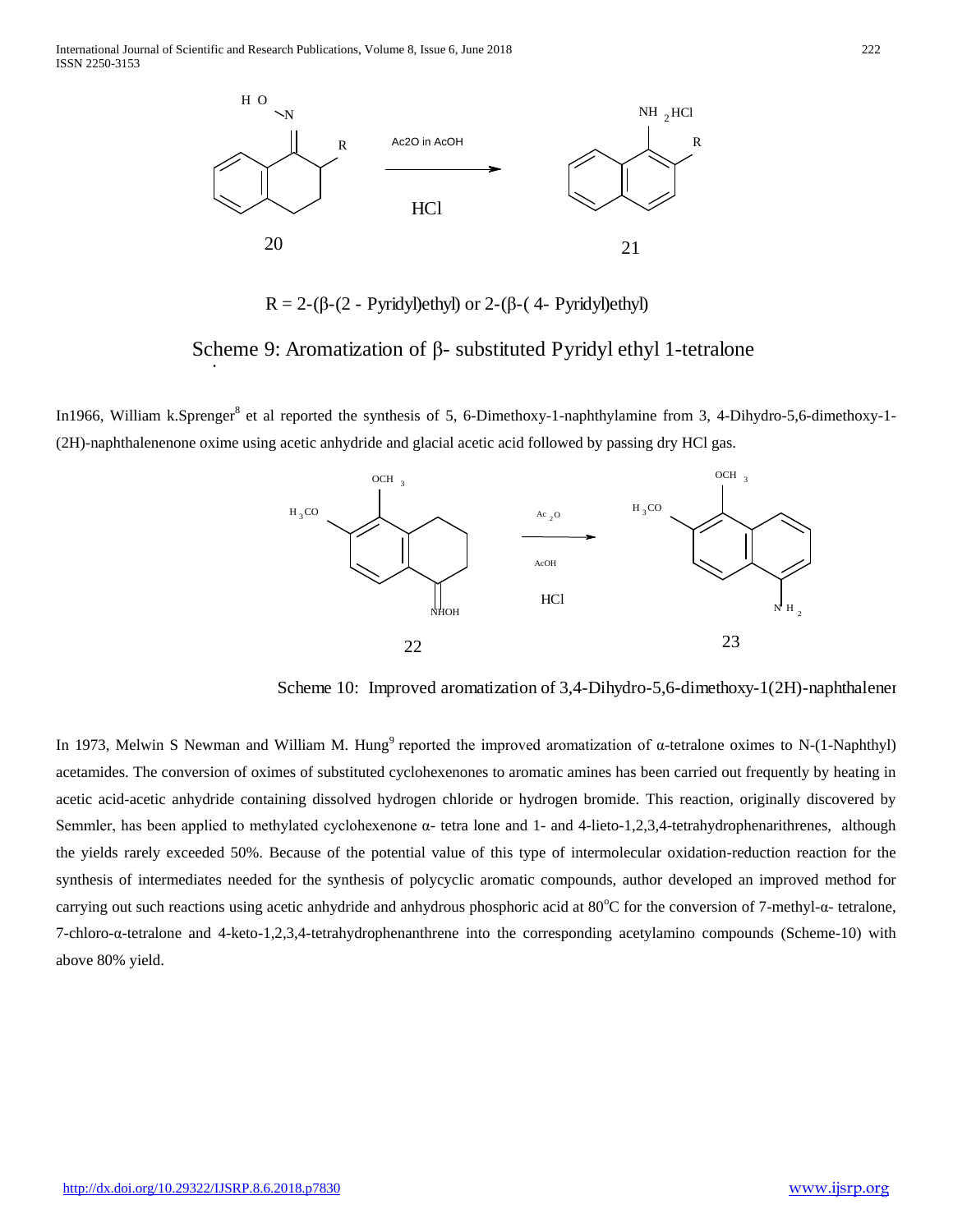

Scheme 11: Improved aromatization of alpha-tetralone

#### **3.2.4 Phenanthrene derivatives**

In 1992, Kenji Sasaki and Raymond Casatle<sup>10</sup> aromatised 1-oxo-1,2,3,4-tetrahydrophenanthrene oxime to 1-aminophenanathrene using acetic anhydride, acetic acid. The acetylated compound was deprotected using hydrochloride and neutralised with ammonium chloride solution.



Scheme 12: Aromatization of 1-oxo-1,2,3,4-tetrahydrophenanthrene

### **3.2.5 Pyridine derivatives**

In 1981, Yasumitsu Tamura<sup>11</sup> et al developed novel and facile routes to 3-amino-5-hydroxypyridine derivatives through Semmler -Wolff aromatization of 1-benzyl-3-methoxy-5-oxo-3,4-dehydropiperdine oxime using ClCO<sub>2</sub>Et-Pyridine and acetyl chloride.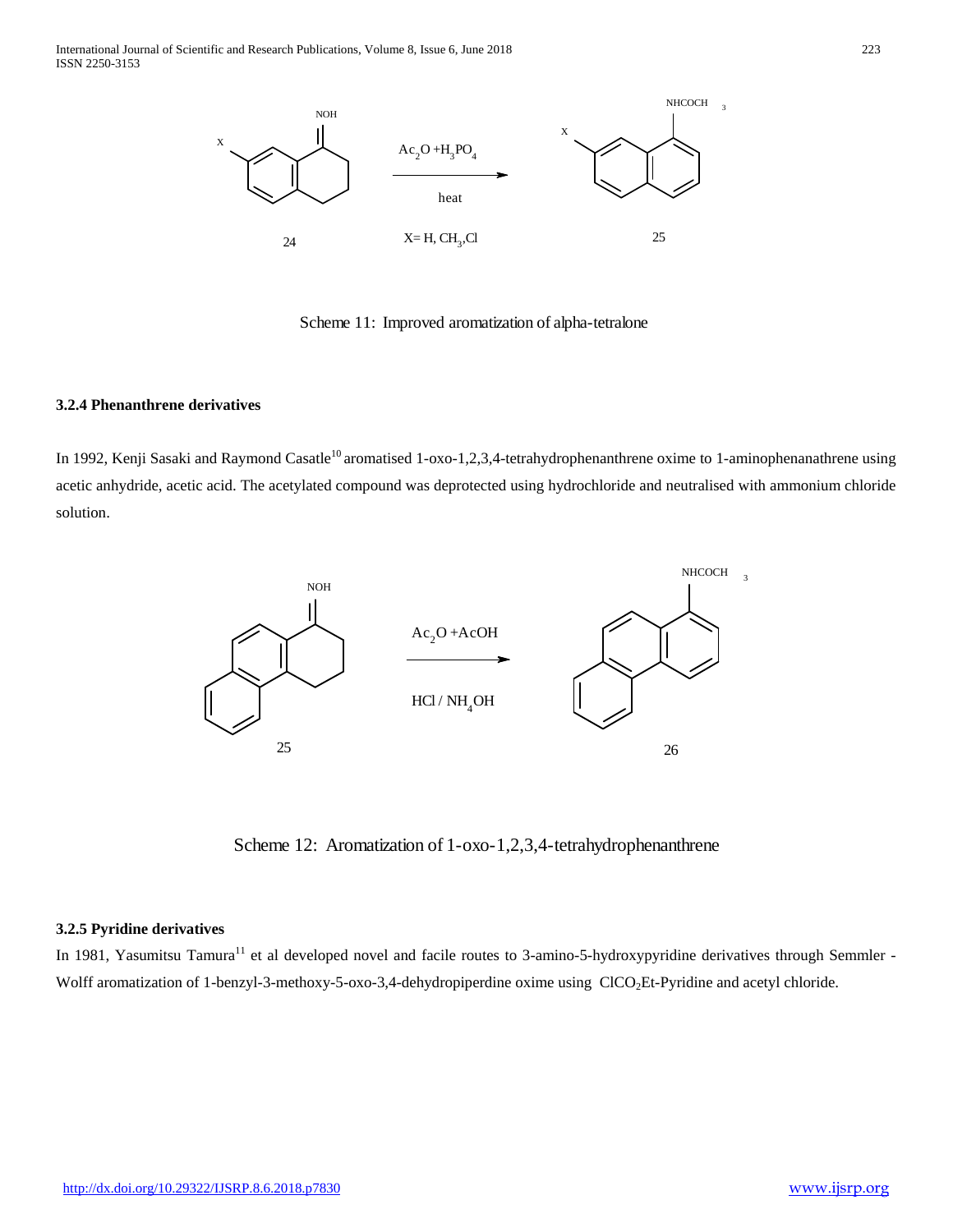

Scheme 13: Aromatization of 1-benzyl-3-methoxy-5-oxo-3,4-dehydropiperdine oxime

In 1984, Philip M Carbateas<sup>12</sup> et al developed a series of substituted 3- and 4-(3-aminophenyl) pyridines has been prepared as intermediates through Semmler Wolff rearrangement using acetic anhydride and acetic acid in the presence of hydrochloric acid for the synthesis of 1-alkyl-1,4-dihydro-4-oxo-7 pyridinyl-3-quinolinecarboxylic acids.



Scheme 14: Aromatization of 3-(2-alkyl-5-pyridinyl)-2-cyclohexene-1-one Oxime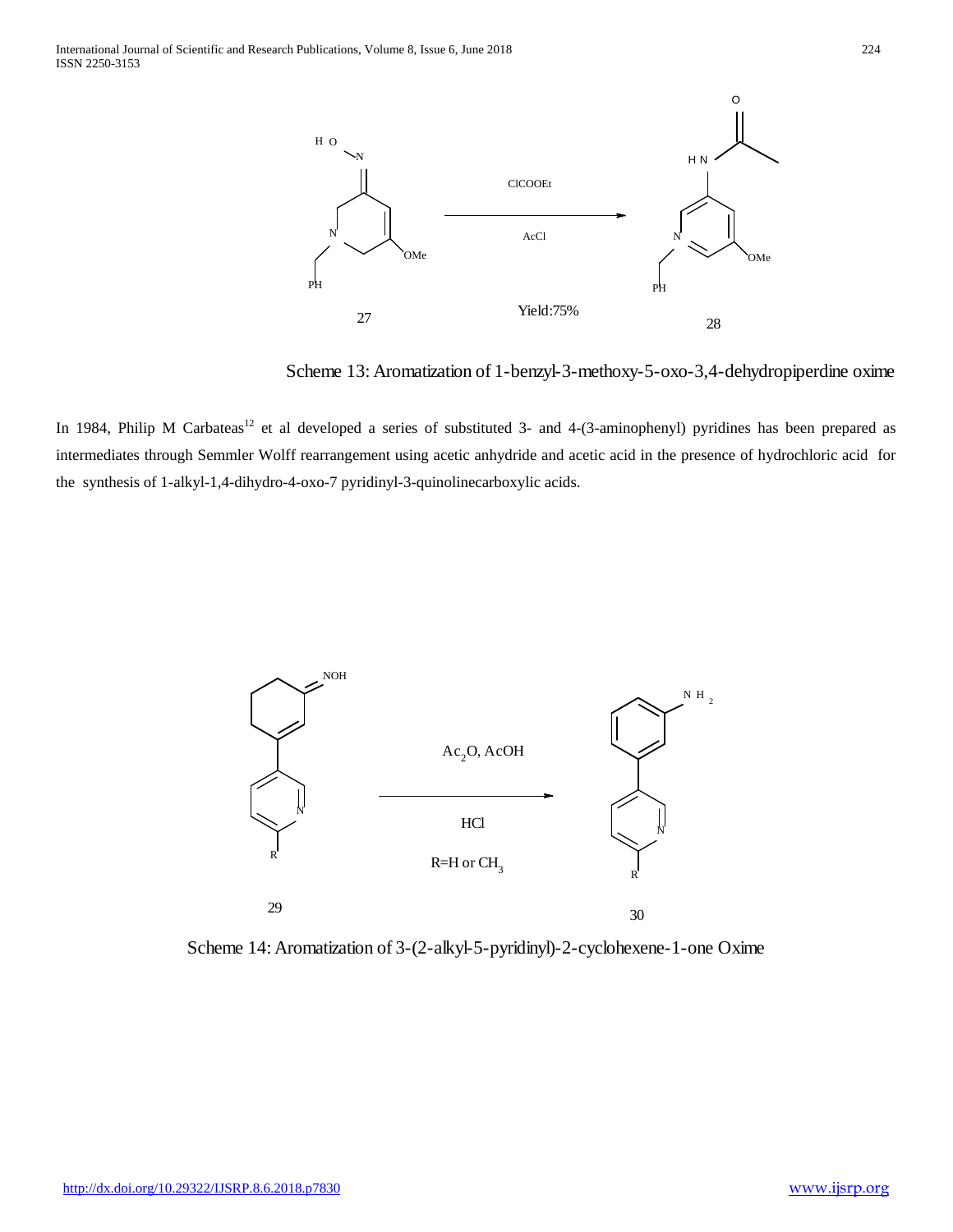International Journal of Scientific and Research Publications, Volume 8, Issue 6, June 2018 225 ISSN 2250-3153

#### **3.2.6. Quinalone derivatives**

In 1980, Musta I. El-Sheikh and James M. Cook<sup>13</sup> reported the conversion of 4-methyl-5,6,7,8-tetrahydro-5-(hydroxyimino)-2hydroxyquinoline to 4-methyl-5-acetamido-2-quinolone with 53% yield under Semmler-Wolff



conditions. Scheme 15: Aromatization of 4-methyl-5,6,7,8-tetrahydro-5-(hydroxyimino)-2-hydroxyquinoline

#### **3.2.7. Indole derivatives**

We developed a safe and efficient process for the synthesis of AZD1981, in which the indole-4 amide is formed by a Semmler-Wolff aromatization of a cyclohexenone oxime fused to pyrrole ring<sup>14</sup>. From the synthesis of AZD1981, the evolution of first generation route, which relied upon a sequential elaboration of 2-methyl-4-nitro-1H-indole, itself was prepared through Makoza reaction from 3 nitroaniline. Although this route proved robust and scalable in early development, we had concerns over the long –term economic viability of the route and certain aspect of process safety issues regarding specially the preparation and thermal stability of 2-methyl-4-nitro indole, which failed the koenen tube test. Moreover, Makoza chemistry for the synthesis of 2-methyl-4-nitro-1H-indole is carried out above the flash point of acetone in the presence of air which could be a potential safety issue. In addition to, there was inconsistency in the yield of 2-methyl-4-nitro-1H-indole (Scheme 16). So we developed



2- methyl-4- nitro-1H- indole AZD1981

# Scheme 16: Synthesis of AZD1981 from 2- methyl-4-nitro-1H-indole

alternative route through Semmler-Wolff aromatization, 1,3- cyclohexane dione 36 treated with chloro acetone in the presence of potassium hydroxide to form the trione 37, which is telescoped to next stage using ethyl gylcine hydrochloride to form 38 . The 38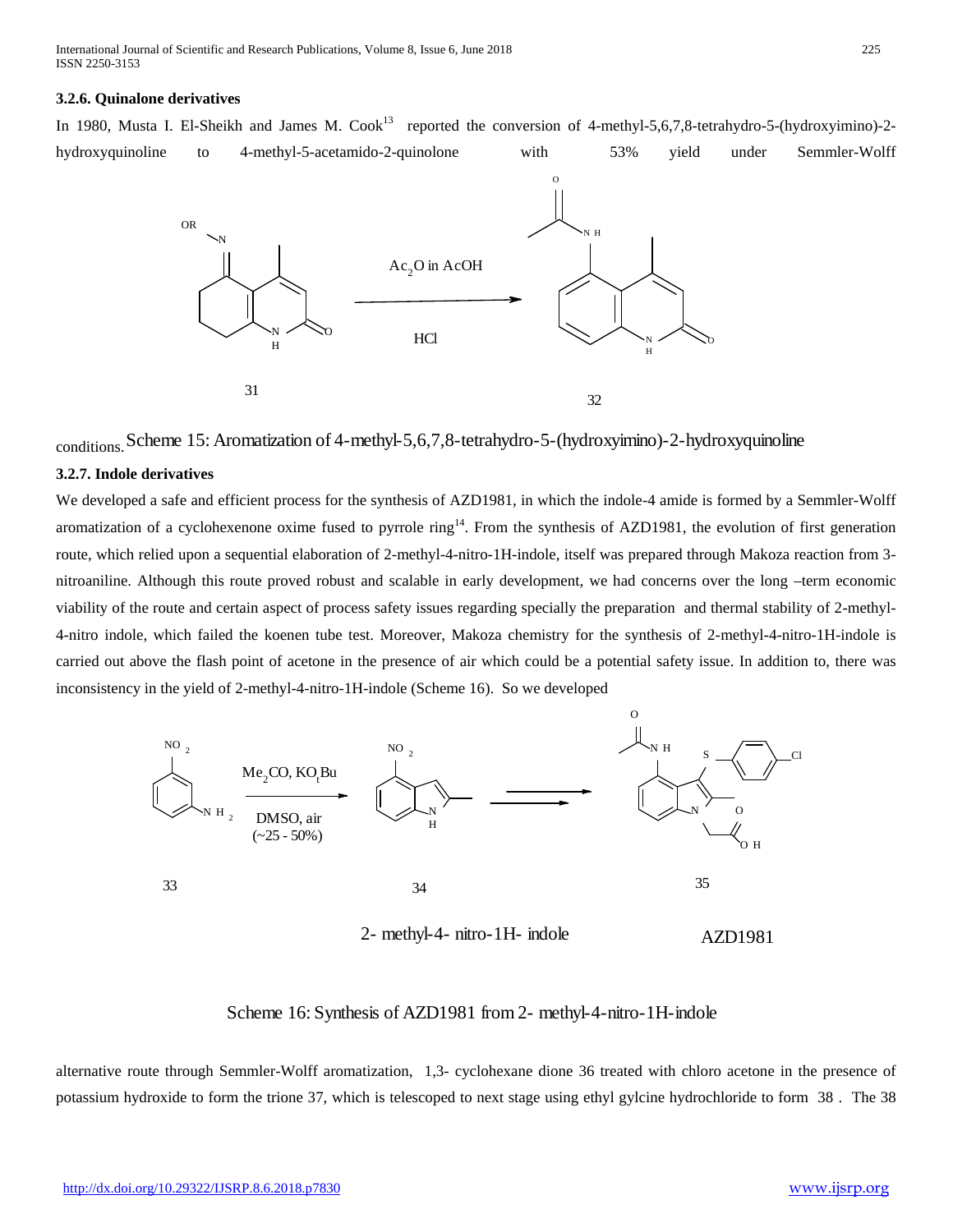was thio etherified to form the 39, which is subjected to formation of Oxime 39. The Oxime 39 was subjected to Semmler-Wolff aromatization using acetic anhydride and sodium iodide good condition for aromatization.



Scheme 17: AZD1981 synthesis through 1,3- Cyclohexane dione

#### **II. RESULT &DISCUSSION**

In this research paper, a brief assessment on Semmler-Wolff rearrangement has been offered. It is used for synthesis of amine or its derivatives at specific positions in the presence of an acid condition. This rearrangement application is used for synthesis of aniline derivatives, o-phenylenediamine derivatives, α-naphthylamine derivatives, 1-amino phenannthrene derivatives, 3-amino-5-hydroxypyridine derivatives, 4-methyl-5-acetamido-2-quinolone derivates and amino indoles derivatives.

In literature, a number of research groups have been reported application of Semmler-Wolff rearrangement. Previous applications to different types of molecules were discussed by providing schemes. Although reported routes would give the moderate to good yield, a number of challages and some disadvantages still exist, such as tedious reaction conditions, usage of costly reagents/intermediates, poisonous reagents, explosive conditions.

#### **CONCLUSION**

we developed the safe and efficient process for synthesis of AZD1981by using Semmler-Wolff rearrangement in this research paper. This rearrangement is more useful to design and synthesis of amino substituted indazoles and quinazoles,.

#### **Acknowledgement**

The authors are thankful to the management of AstraZeneca india Pvt Ltd ( Bangalore) for providing necessary facilities for this research work